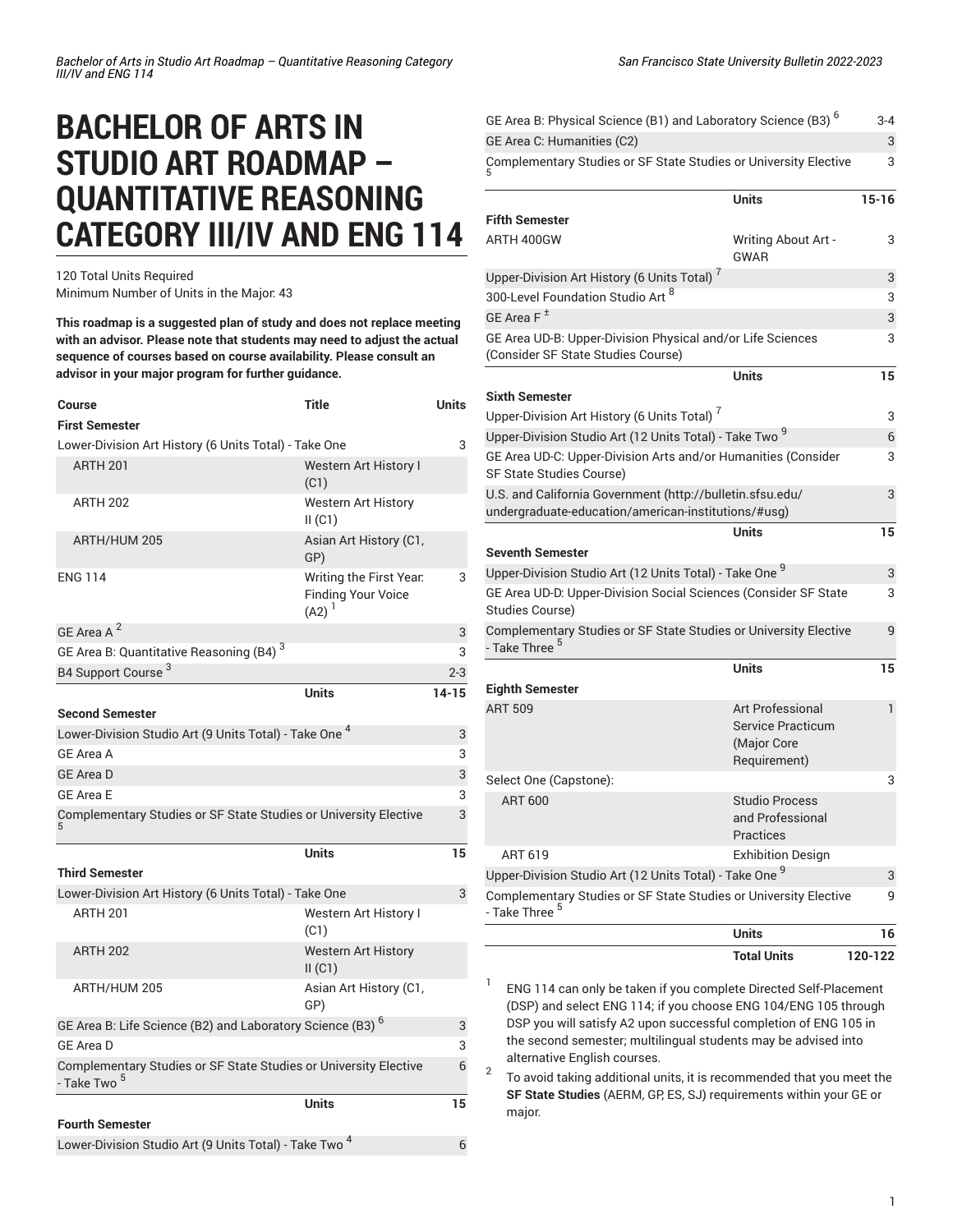3 To determine the best B4 course option, students should complete the online advising activity at [mathadvising.sfsu.edu](https://mathadvising.sfsu.edu/) ([https://](https://mathadvising.sfsu.edu/) [mathadvising.sfsu.edu/\)](https://mathadvising.sfsu.edu/). Questions? Contact Gator [Smart](https://gatorsmartstart.sfsu.edu/) Start. ([https://gatorsmartstart.sfsu.edu/\)](https://gatorsmartstart.sfsu.edu/)

4 **Lower Division Studio Art**

> ART 210 Introduction to Digital Media Arts (3 units) ART 222 Introduction to Textile Art (3 units) ART 231 Introduction to Drawing (3 units) ART 235 Introduction to Printmaking (3 units) (C1) ART 240 Introduction to Contemporary Sculpture (3 units) (C1) ART 245 Introduction to Ceramics (3 units) (C1) ART 260 Introduction to the Darkroom (3 units)

## 5 **Complementary Studies**

All candidates for the Bachelor of Arts degree in Art must complete 12 units of Complementary Studies from courses bearing a prefix other than ART, and not cross-listed with ART.

Students may satisfy this requirement in a variety of ways designed to facilitate timely graduation. Under advisement students may complete 12 units of coursework in a single foreign language, an approved study abroad program, or partial completion of a second major, minor, or certificate program in a related area of study. Related areas include Museum Studies, Design and Industry, Cinema, Music and Dance, Theatre, and Business. Requirements vary for each of the four Art concentrations (Studio, Art History, Art Education, and Studio/Art History) and students are strongly encouraged to work closely with their major advisor toward completion of this requirement.

Students who have earned AA-T or AS-T degrees and are pursuing a similar B.A. degree at SF State are required to fulfill the Complementary Studies requirement as defined by the major department. Students should consult with a major advisor about how transfer units and/or SF State units can best be applied to this requirement in order to ensure degree completion within 60 units. Note: Students who complete two majors, or a major and a minor, automatically complete the Complementary Studies requirement.

6 Consider taking a class combined with a laboratory or a separate lab to fulfill B3 if not already satisfied.

## 7 **Upper-Division Art History (6 units)**

Select two courses from the following list:

ARTH 301/LTNS 301 Latin American and Latino/a/x Art, 1492 to the Present (3 units)

ARTH 306 Modern and Contemporary Art in a North American and European Context, 1945-present (3 units)

ARTH 401/CLAR 420 Art and Archaeology of Ancient Greece (3 units) ARTH 402/CLAR 425 Art and Archaeology of Ancient Rome (3 units) ARTH 403/SXS 405 Queer Art History (3 units)

ARTH 404/CLAR 550 Art and Archaeology of the Mediterranean Bronze Age (3 units)

ARTH 406 Global Renaissance and Baroque Art (3 units)

ARTH 407/CLAR 500 Art and Archaeology of Ancient Egypt (3 units) (UD-C)

ARTH 408/CLAR 555 Etruscan Art and Archaeology (3 units)

ARTH 409/CLAR 530 Greek Vase Painting (3 units)

ARTH 410/CLAR 531 Greek Sculpture (3 units)

ARTH 411 South Asian Art I: Neolithic to Medieval Periods (3 units) ARTH 412 South Asian Art II: Early Modern to Contemporary Periods

(3 units)

ARTH 417 The Art and Architecture of Islam (3 units)

ARTH 421 Special Topics in Art History (3 units)

8 **300-Level Foundation Studio Art (3 units)** Select one course from the following list: ART 310 Foundations in Digital Media Art (3 units) ART 330 Foundations in Painting (3 units) ART 335 Foundations in Printmaking Processes: Drawing the Multiple (3 units) ART 340 Foundations in Contemporary Sculpture: Materials & Concepts (3 units) ART 345 Foundations in Ceramics (3 units) ART 360 Foundations in Photography (3 units)  $\overline{q}$ 

**Upper-Division Studio Art (12 units)**

Choose four upper-division studio art (ART) courses from the following list. An upper-division Art History (ARTH) course may be substituted for one upper-division ART course under advisement. ART 310 Foundations in Digital Media Art (3 units) ART 330 Foundations in Painting (3 units) ART 335 Foundations in Printmaking Processes: Drawing the Multiple (3 units) ART 340 Foundations in Contemporary Sculpture: Materials & Concepts (3 units) ART 345 Foundations in Ceramics (3 units) ART 360 Foundations in Photography (3 units) ART 410 Conceptual Art After Conceptual Art (3 units) ART 411 Interactive Arts (3 units) ART 413 Video Art (3 units) ART 422 Weaving I: Beginning (3 units) ART 423 Constructed Surfaces (3 units) ART 424 Surface Design Studio (3 units) ART 431 Intermediate Painting (3 units) ART 432 Further Explorations in Drawing (3 units) ART 433 Figure Drawing (3 units) ART 434 Color Workshop (3 units) ART 435 Intermediate Printmaking Workshop (3 units) ART 439 Screen Printing (3 units) ART 440 Sculpture and Expanded Practice (3 units) ART 445 Ceramics on the Wheel (3 units) ART 460 Intermediate Photography (3 units) ART 511 Digital Media and Emerging Technologies: Special Areas (3 units) ART 514 Experimental and Expanded Practices in Video Art (3 units)

ART 522 Weaving II: Intermediate (3 units) ART 524 Surface Design III (3 units)

- ART 525 Textiles Studio Process (3 units)
- ART 527 Repeat Pattern for Fine Art (3 units)

ART 529 Textile Futures (3 units)

ART 530 Advanced Topics in Painting: The Expanded Field (3 units)

ART 534 Mixed Media Painting (3 units)

ART 535 Artist's Books (3 units)

ART 536 Advanced Topics in Printmaking (3 units)

ART 541 Installation Art (3 units)

ART 542 Advanced Contemporary Sculpture (3 units)

ART 543 Hydrarchy: Nautical Art, Watercraft, and the Art of

Resistance (3 units) ART 544 Raku (3 units)

ART 545 Ceramic Sculpture (3 units)

ART 546 Glaze Surfaces (3 units)

ART 548 Glaze Calculation (3 units)

ART 549 Special Topics in Ceramics (3 units)

ART 555 The Multiple and Distributed Art (3 units)

ART 556 Art and Social Function (3 units)

ART 563 Advanced Topics in Photography (3 units)